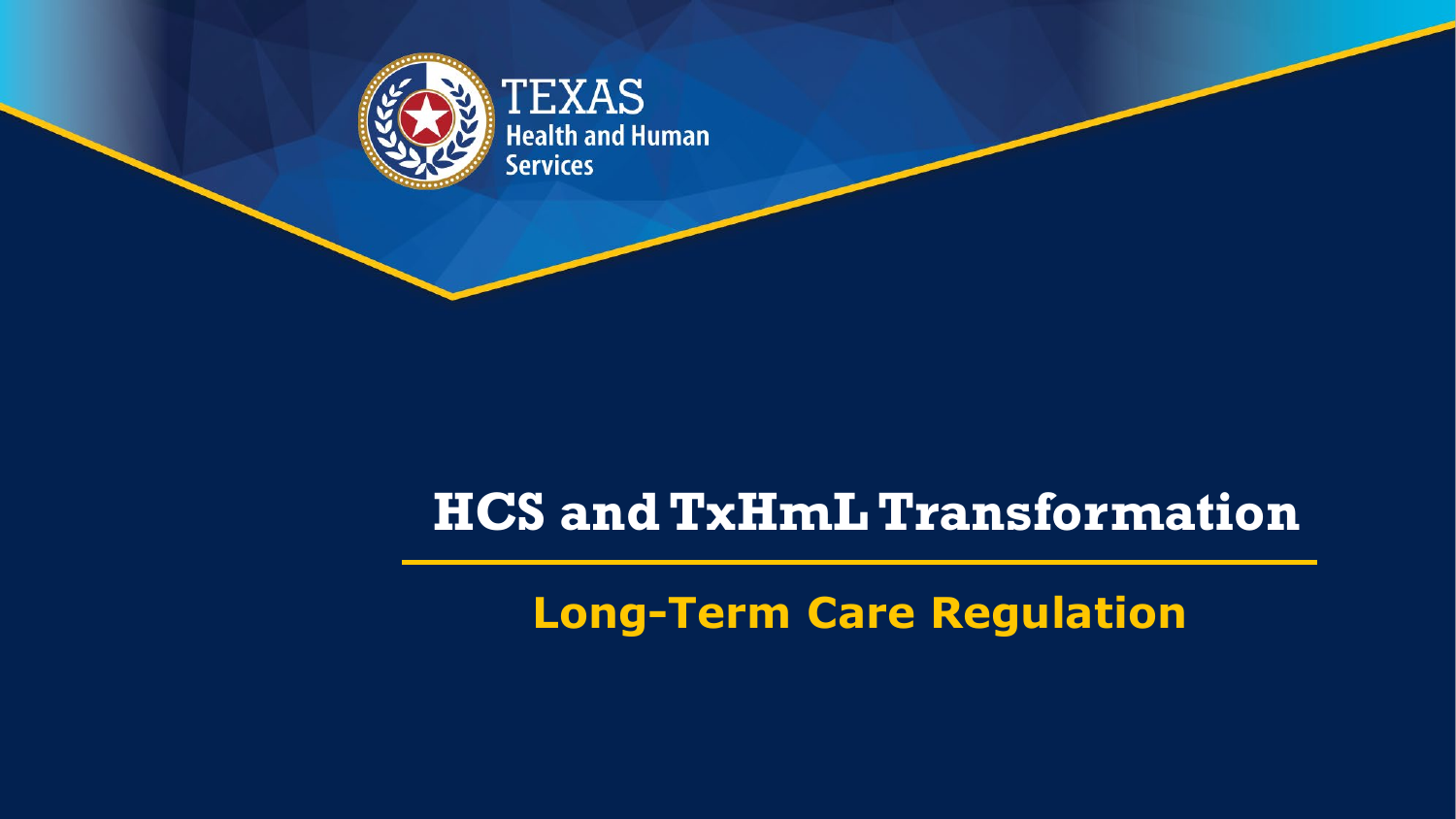

#### **Background**

Health and Human **Services** Commission (HHSC)

Regulatory **Services** Division (RSD)

Long-term Care Regulation (LTCR)

Survey **Operations**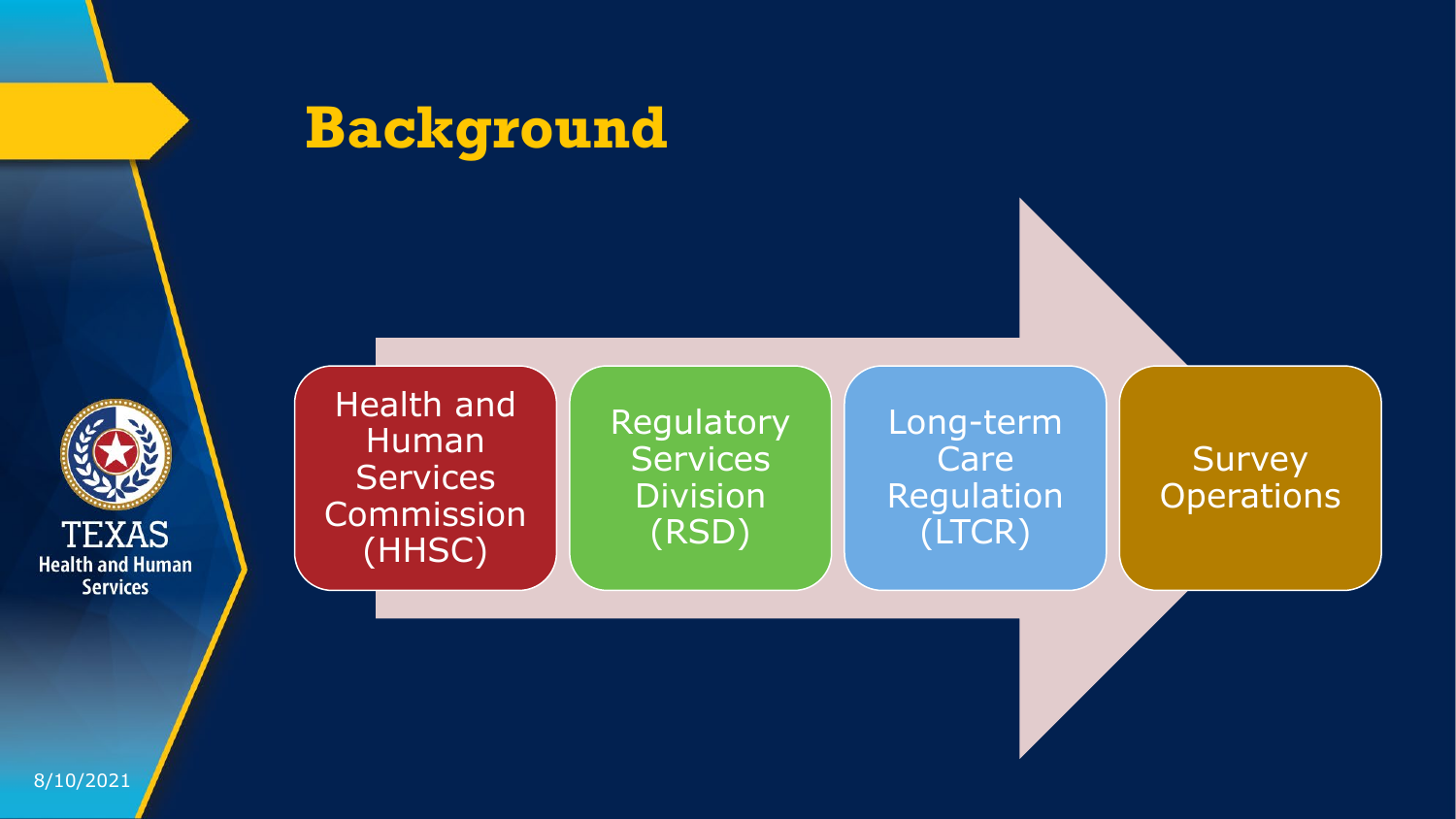

## **LTCR Regional Map**



8/10/2021

3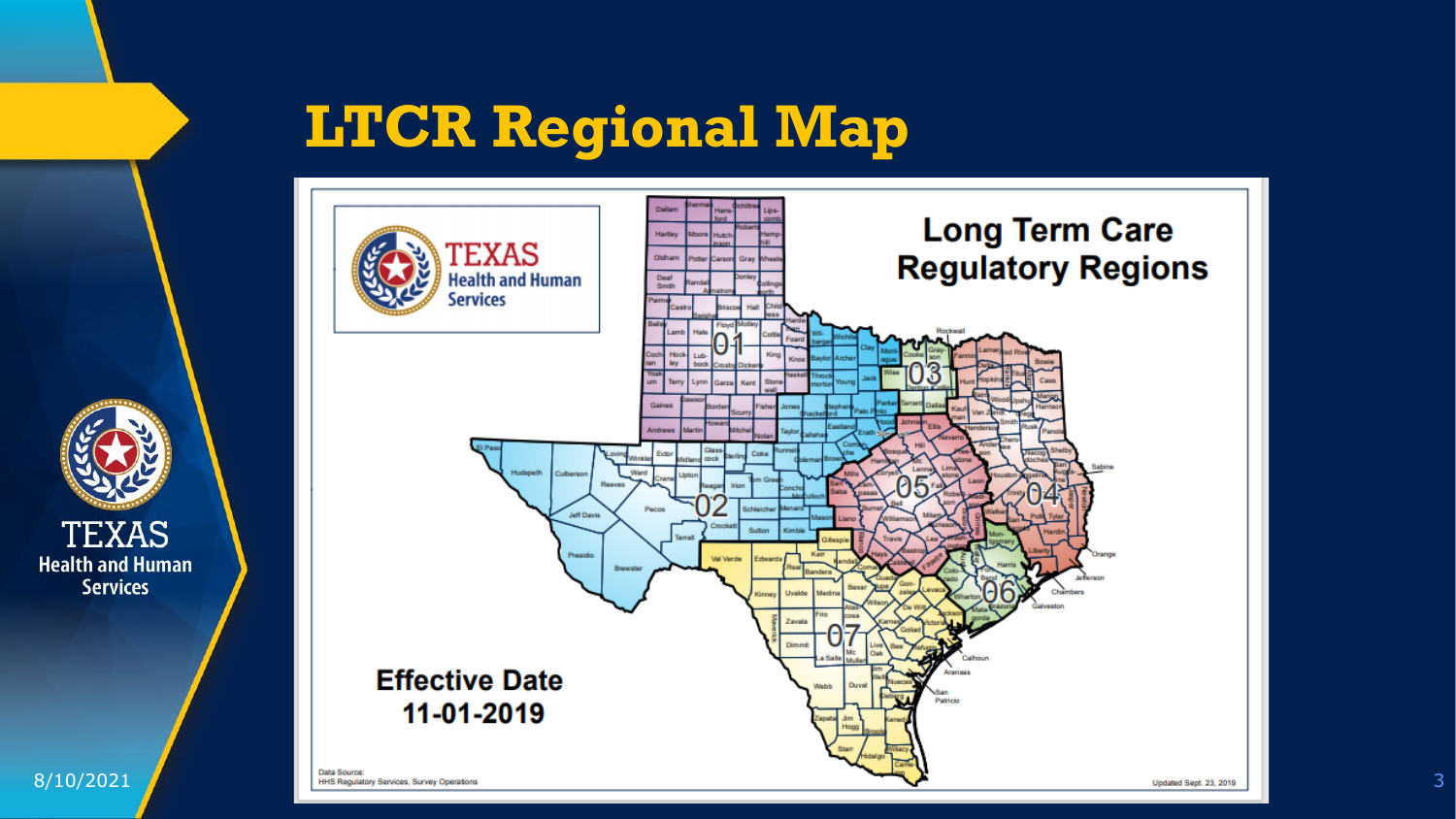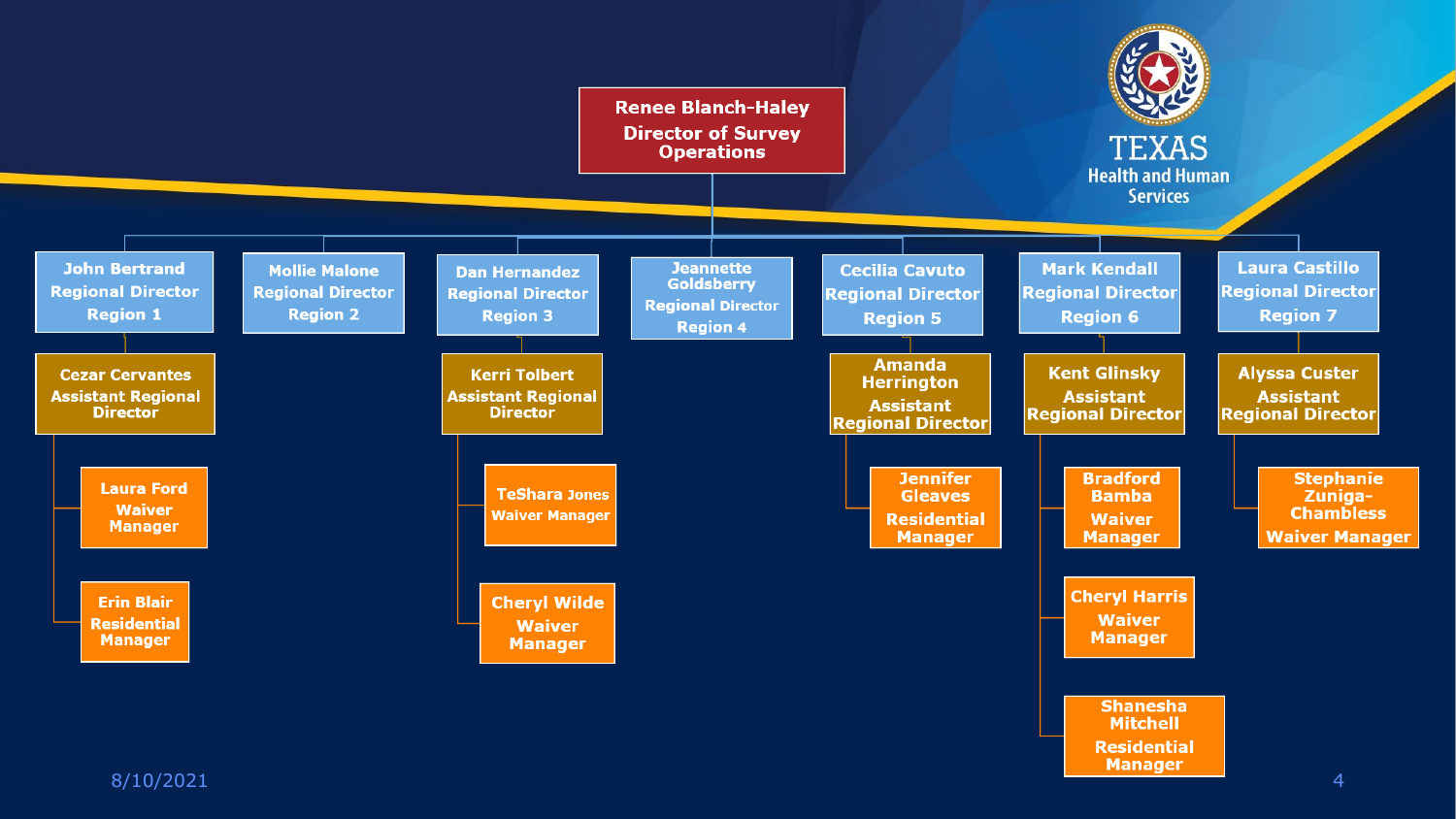

#### **Regional Directors**

LTCR Regional Director Contacts [Long-Term Care Regulatory Regional Contact](https://www.hhs.texas.gov/about-hhs/find-us/long-term-care-regulatory-regional-contact-numbers)  Numbers | Texas Health and Human Services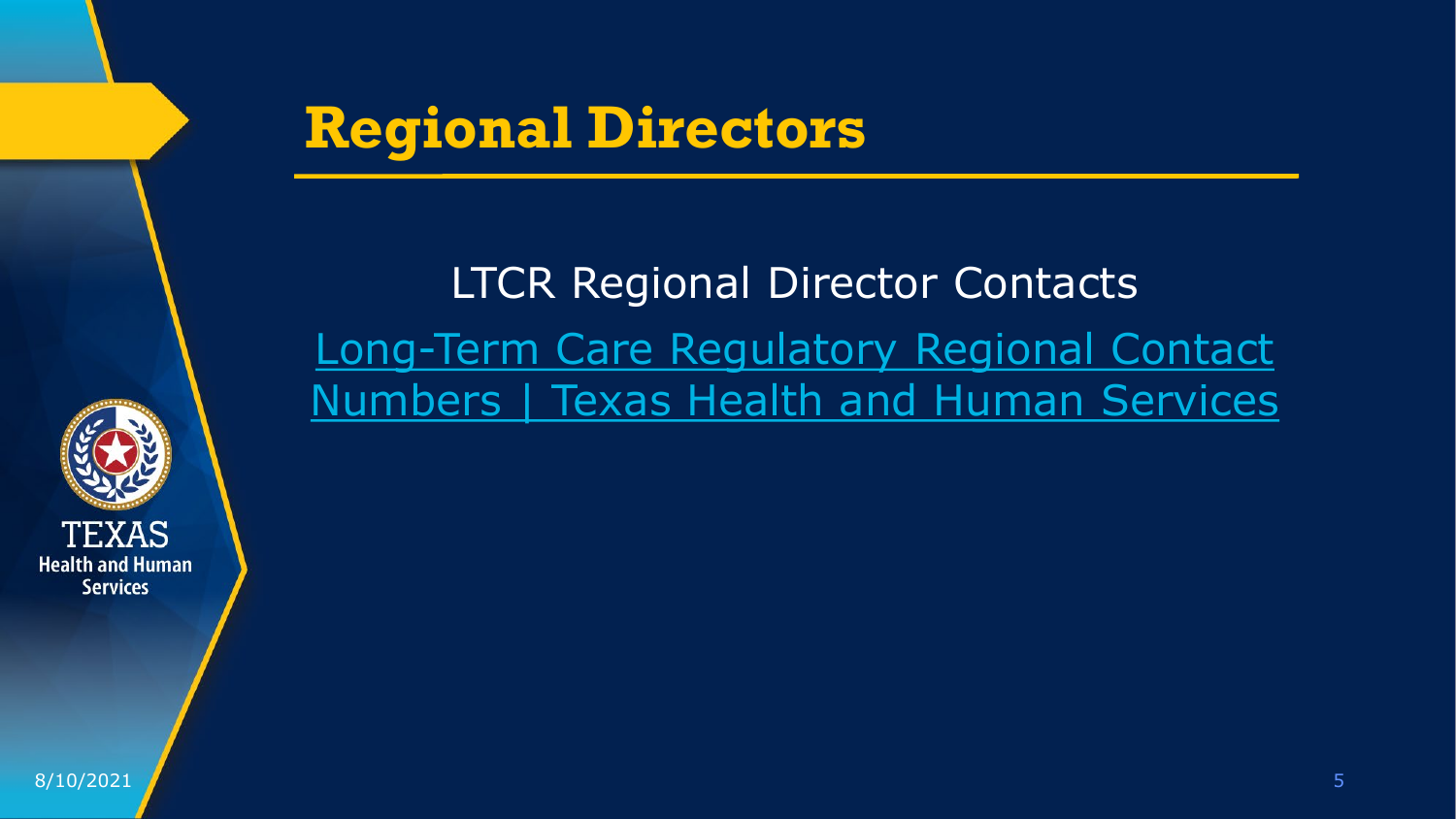# **LTCR Survey Operations**

• Diana Choban, Deputy Associate Commissioner for Survey Operations and Licensing & Credentialing



- Renee Blanch-Haley, Director of Survey **Operations**
- Jenni Crowson, Director of Field Operations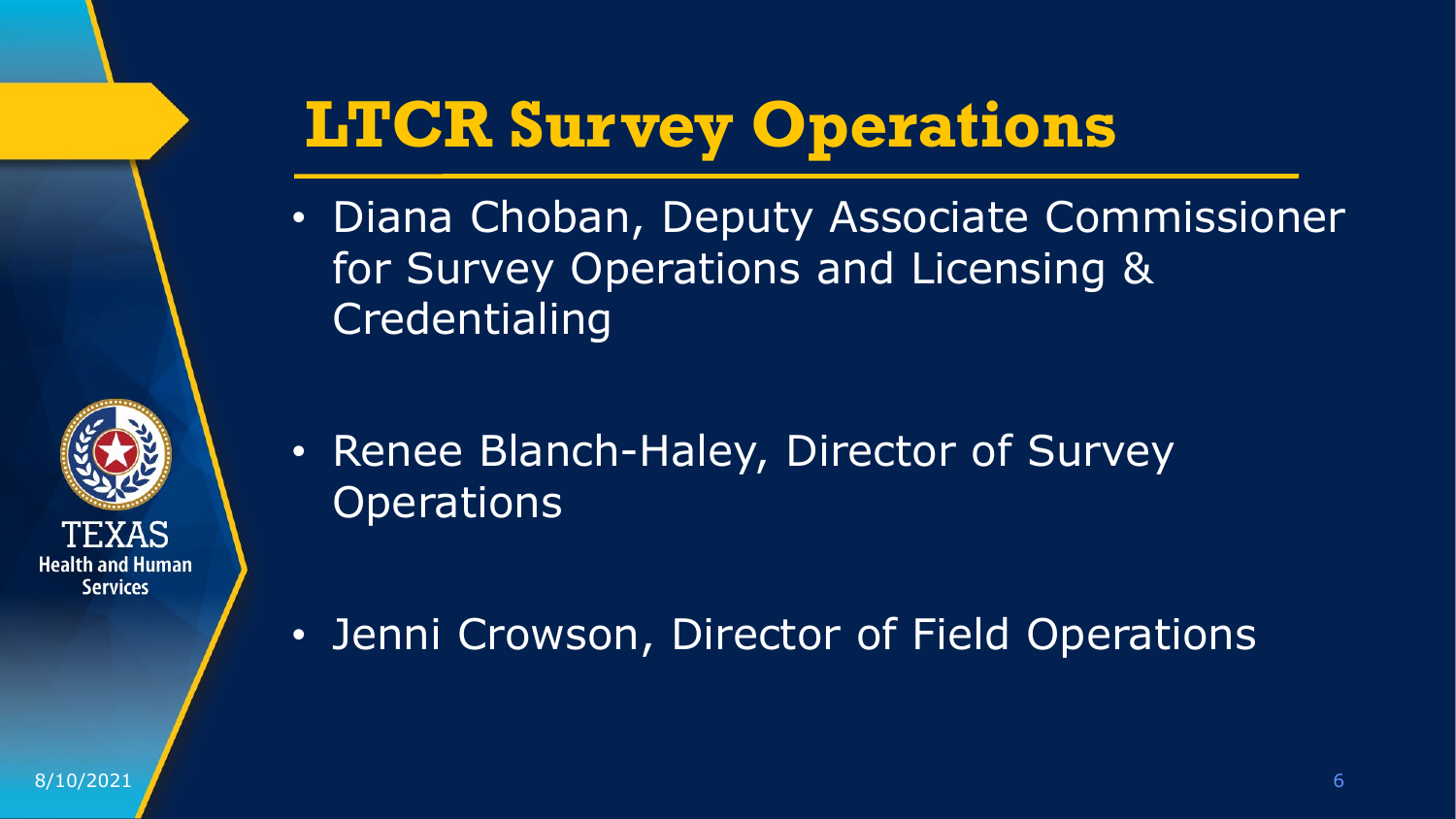

# **Communication Information**

For a Four-Person Residence approval, providers should use the new email address to request approvals at:

[HCSFourPersonResidenceRequests@hhs.texas.gov](mailto:HCSFourPersonResidenceRequests@hhs.texas.gov)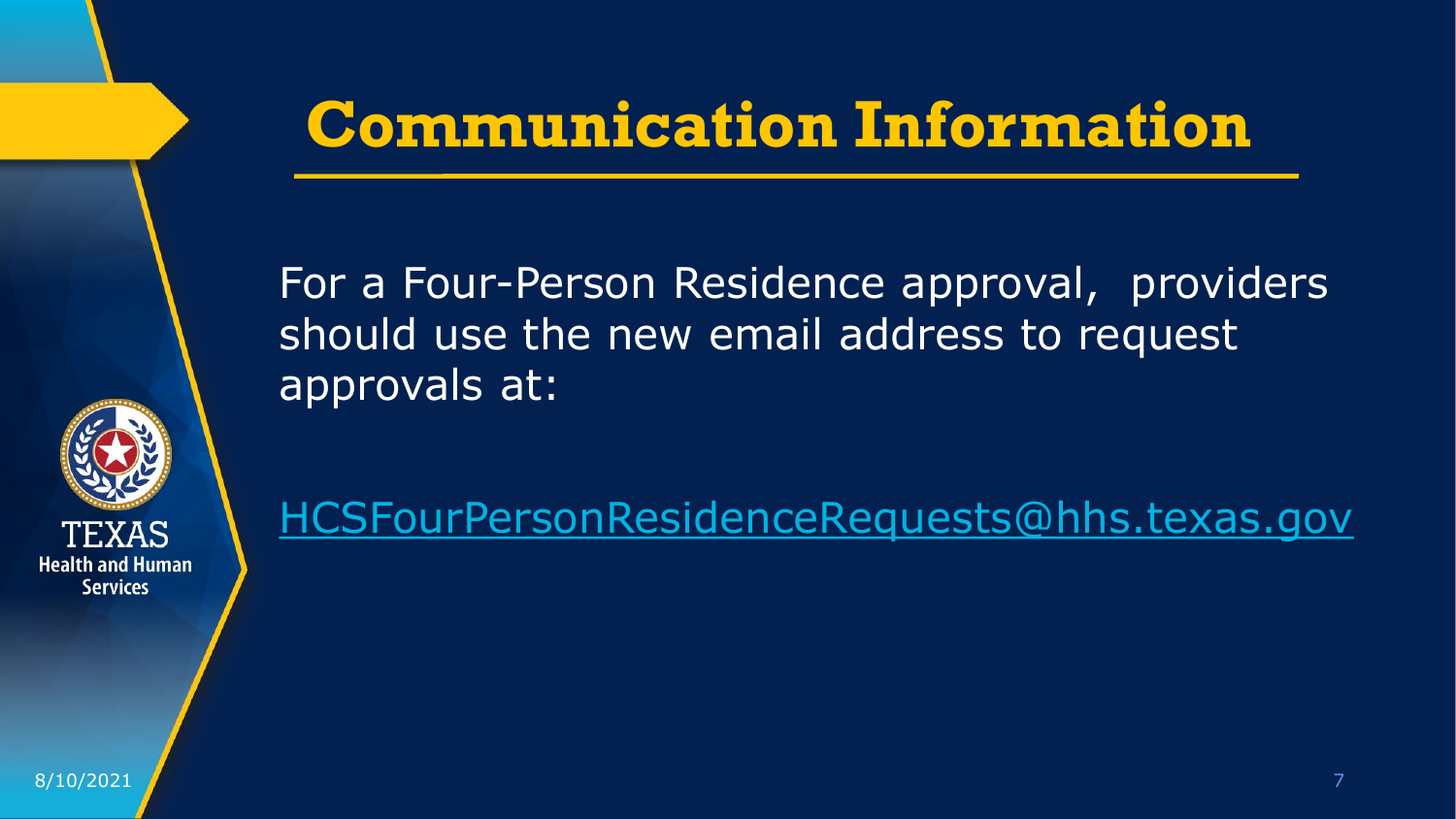# **Reporting Complaints about LTCR Survey Staff**

To file a complaint involving a surveyor:

- Call the Complaint and Incident Intake (CII) hotline at 1-800-458- 9858;
- Complete a [comment card survey](https://www.surveymonkey.com/r/2GV6F2K) online; or
- Call the regional director for the LTCR regional office [for the region in which your agency is](https://hhs.texas.gov/about-hhs/find-us/long-term-care-regulatory-regional-contact-numbers)  located.

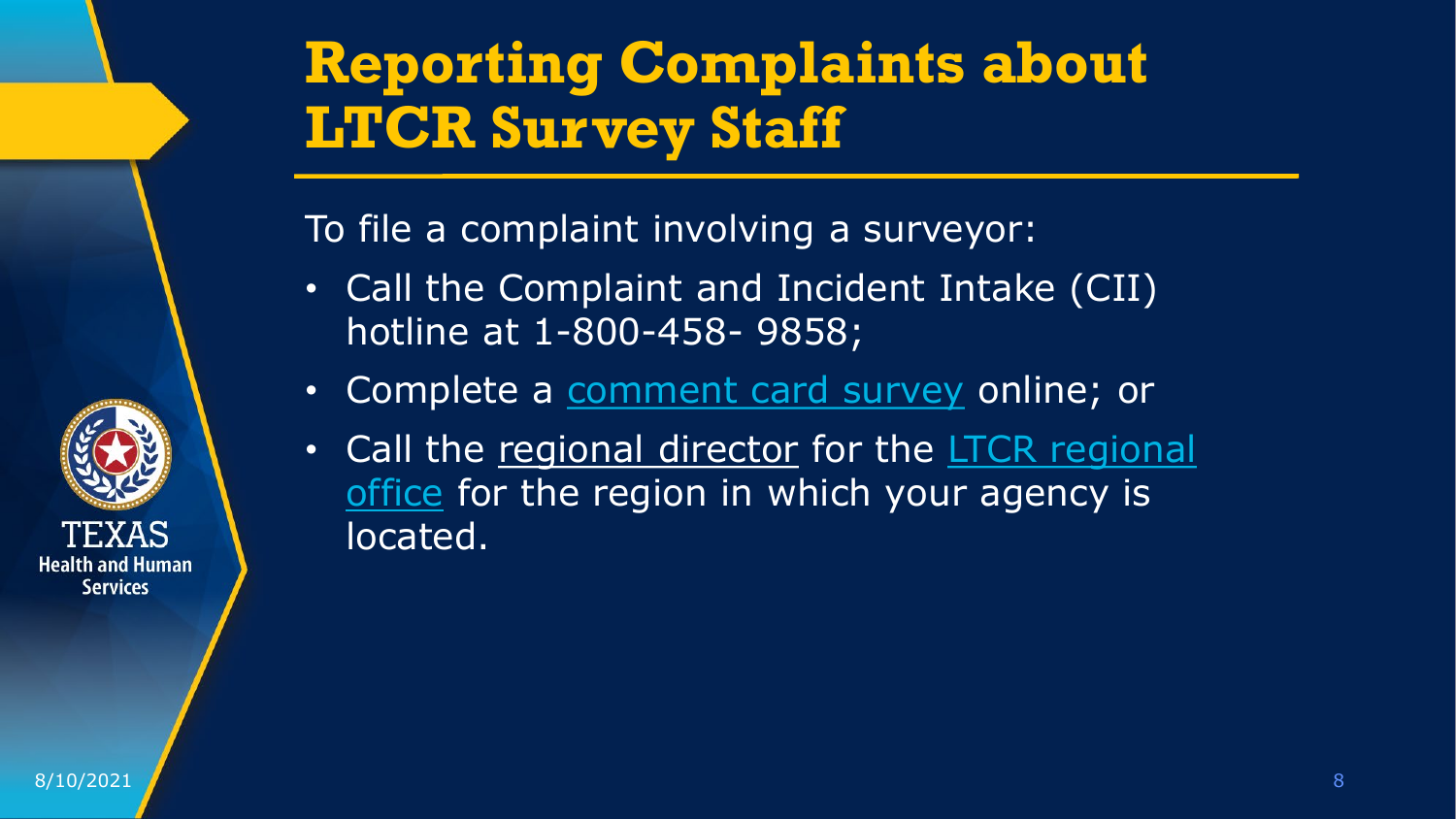### **Surveyor Consistency Survey**

#### HHSC Long-Term Care Regulatory Services Consistency Feedback Tool <https://www.surveymonkey.com/r/HHCHZVV>

TEXAS **Health and Human Services**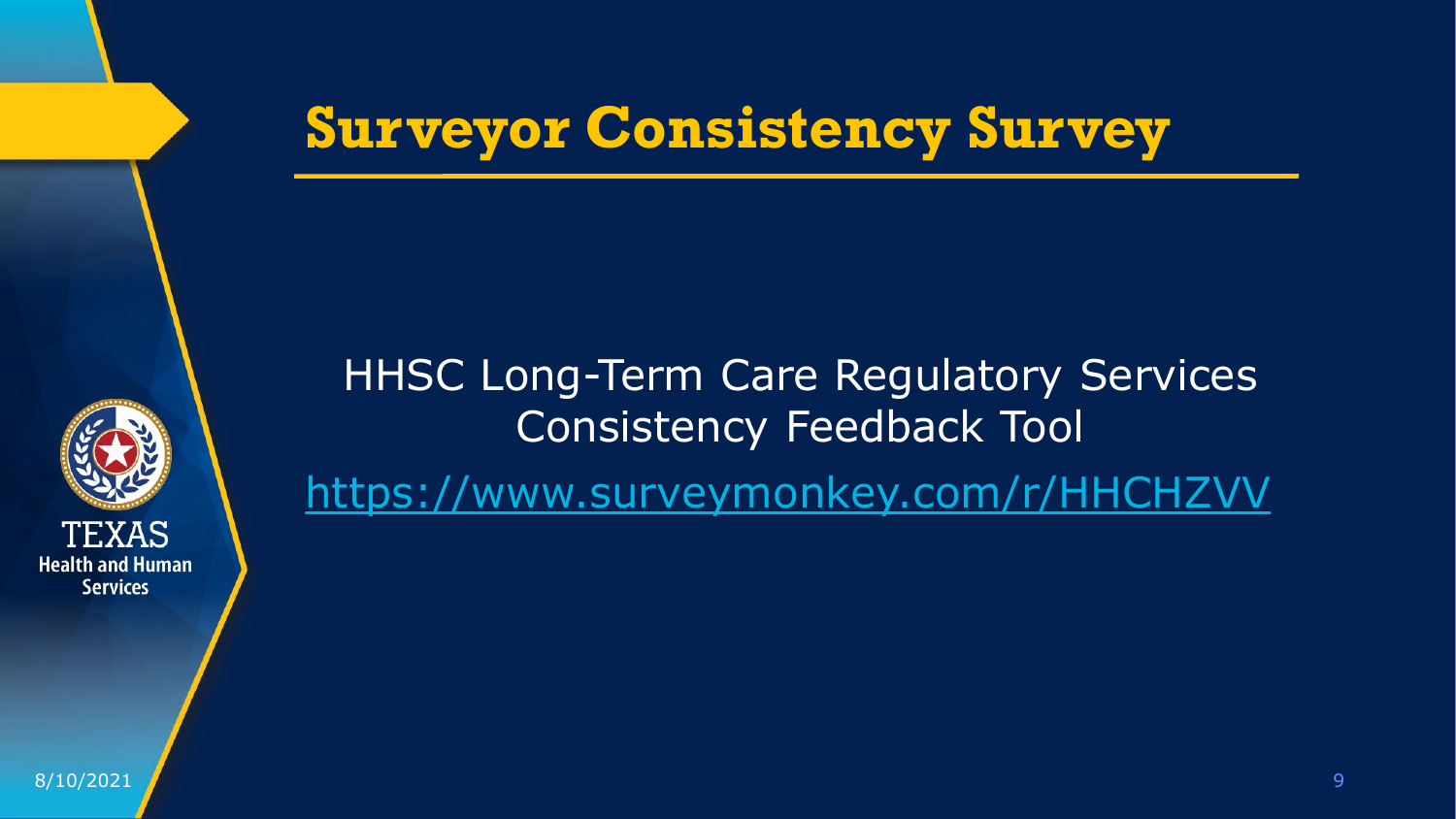

# **Reporting Complaints about Services**

Questions or concerns about services for a person with an intellectual or developmental disability go to the HHSC Office of the Individuals with Intellectual or Developmental Disabilities (IDD) Ombudsman.

[IDD Ombudsman | Texas Health and Human](https://www.hhs.texas.gov/about-hhs/your-rights/office-ombudsman/idd-ombudsman)  **Services**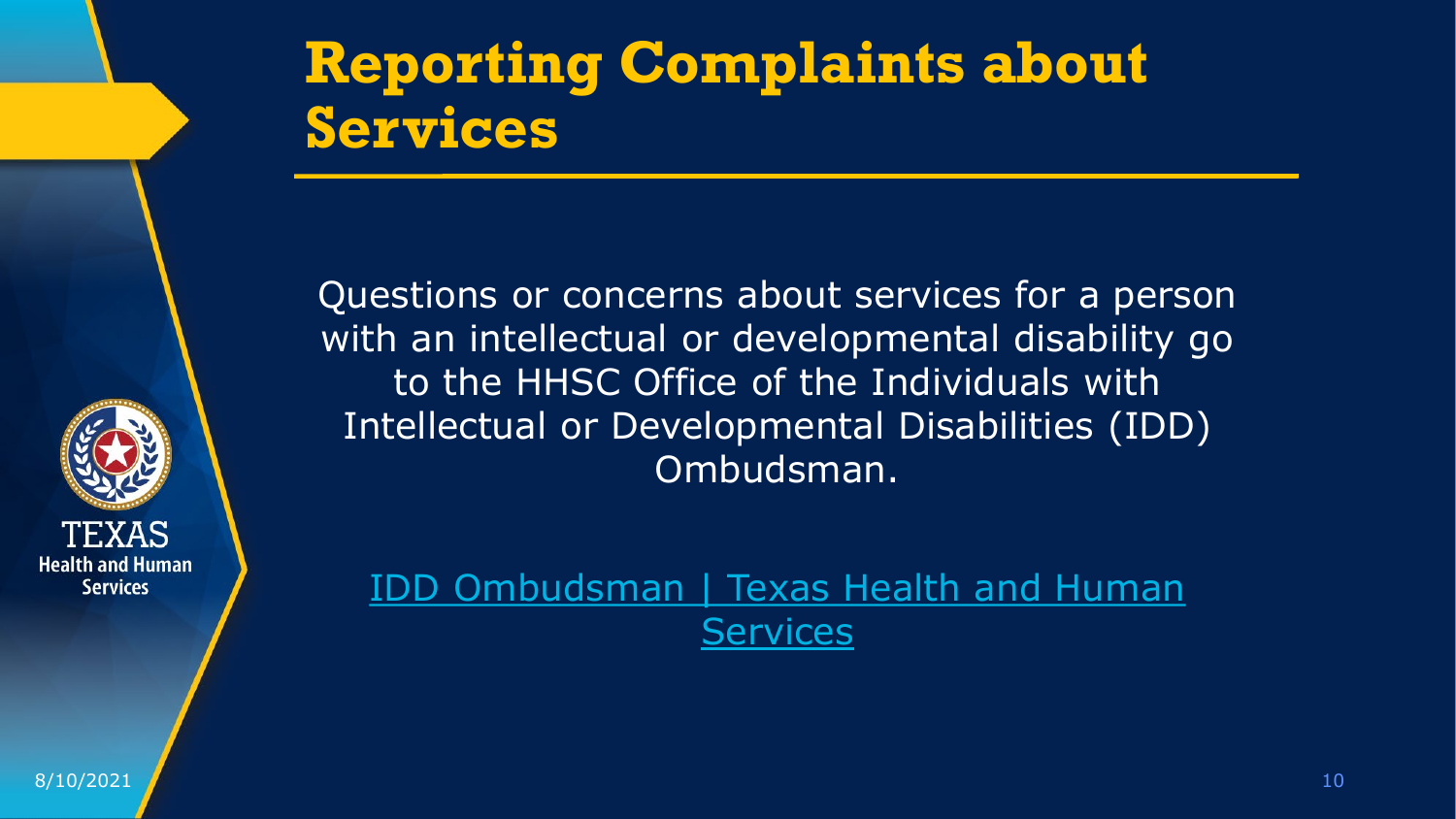## **Where to Report a Complaint**

#### Providers can:

- Call: 800-252-8154
- Email: [OmbudsmanIDD@hhsc.state.tx.us](mailto:OmbudsmanIDD@hhsc.state.tx.us)
- Fax: 888-780-8099
- Mail:

Texas Health and Human Services Commission IDD Ombudsman P.O. Box 13247 Austin, TX 78711-3247

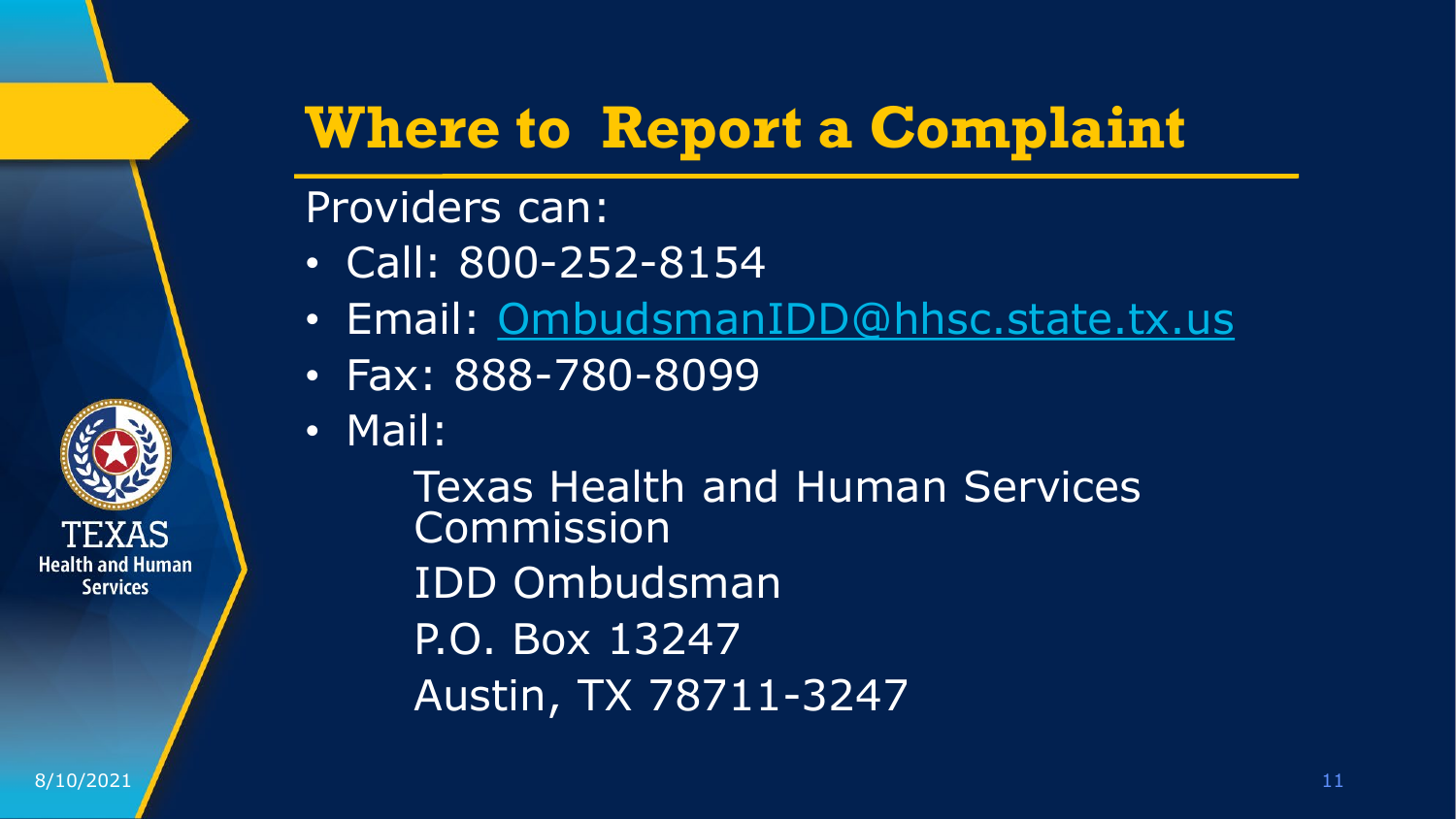

### **Office of Disability Services Coordination**

In January 2021, the Texas Health and Human Services Commission Executive Commissioner approved the creation of the Office of Disability Services Coordination (ODSC) within the Chief Program and Services Office (CPSO).

#### ODSC Vision & Mission

- Focus on long-term, system-wide aspects affecting how HHSC continues to improve service delivery for people with disabilities.
- Advise and strengthen cross- agency & external coordination and communication.
- Provide strategic leadership related to HHS disability services and support consistent messaging across program areas working on disability issues.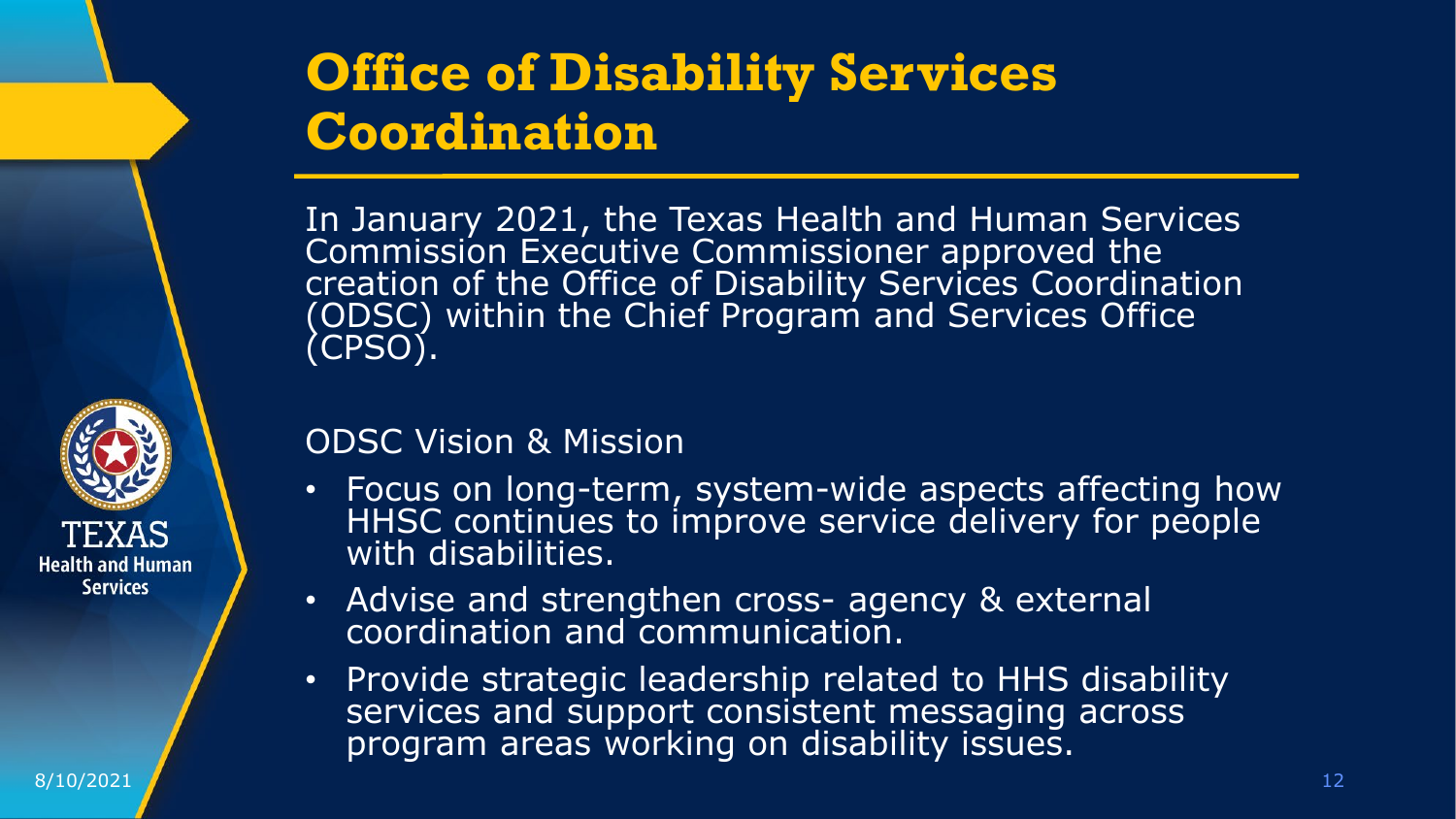

#### **How ODSC can be a resource for you:**

- They serve as a connection point for external stakeholders and agency staff to ensure continuity and ease navigation to appropriate programs
- They facilitate and seek opportunities for stakeholder feedback, communication and engagement

Contact: [HHSCOfficeofDisabilityServicesCoordination@hhs.tex](mailto:HHSCOfficeofDisabilityServicesCoordination@hhs.texas.gov) as.gov

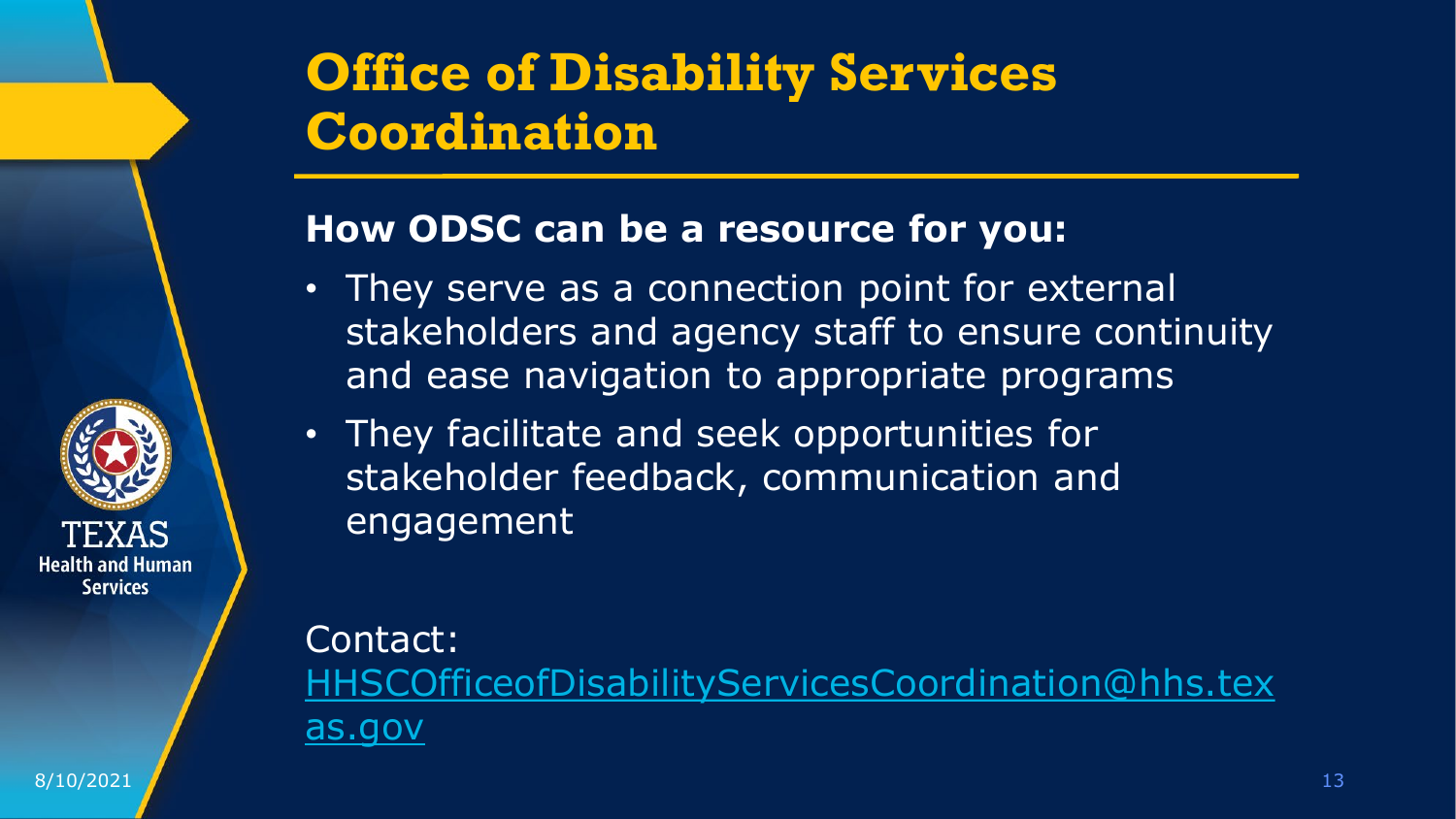

### **Stay In the Know**

HHSC will continue to notify providers of changes to policies, procedures, and regulatory requirements as they occur.

The best way to stay informed of any changes to policy, procedures, or regulatory requirements is to sign up for notifications, please subscribe to receive provider alerts through [GovDelivery.](https://service.govdelivery.com/accounts/TXHHSC/subscriber/new)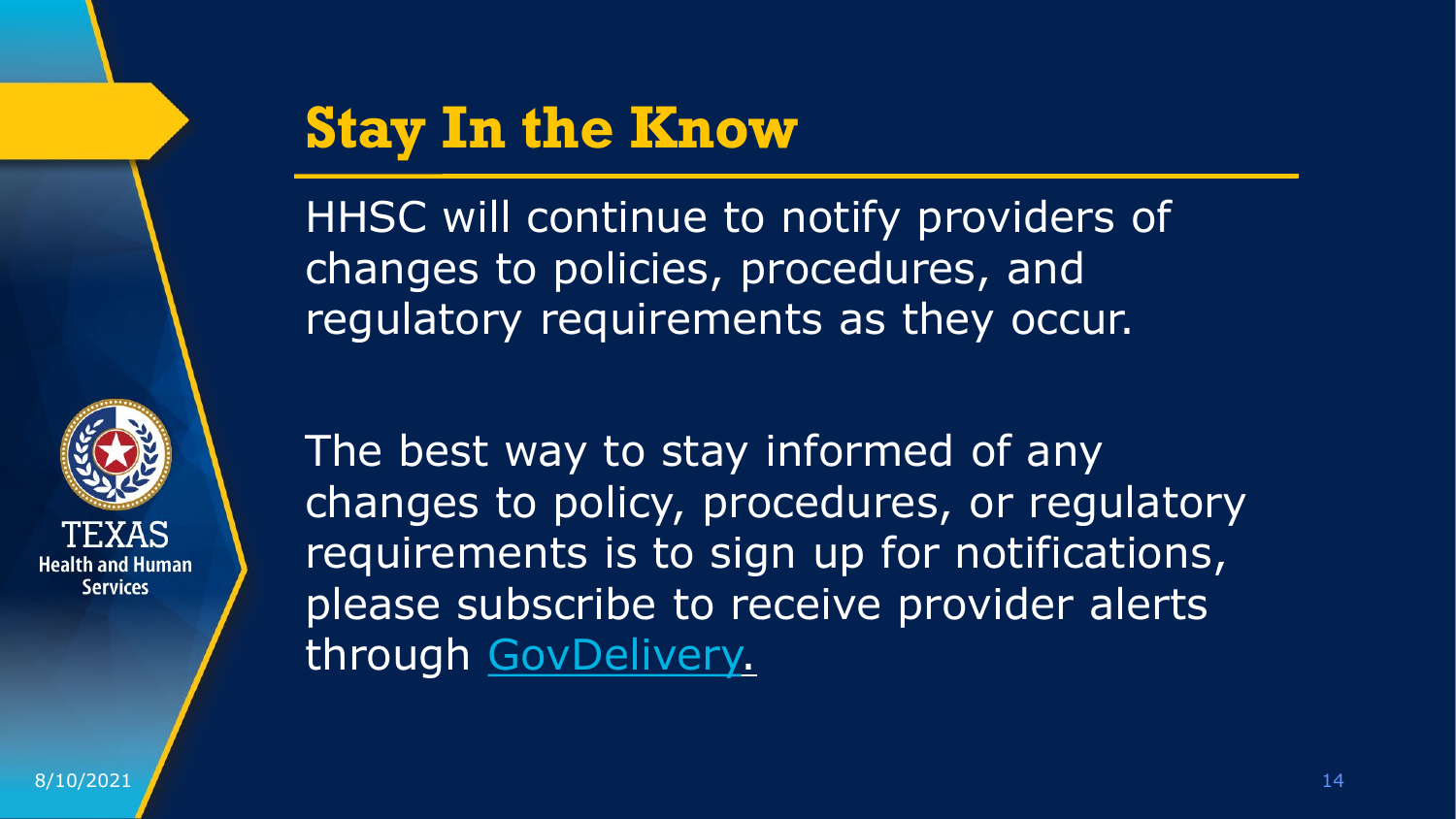

#### **Resources**

[Provider Letter \(PL\) 2021-26](https://apps.hhs.texas.gov/providers/communications/2021/letters/PL2021-26.pdf)

**[HCS Provider Portal](https://www.hhs.texas.gov/doing-business-hhs/provider-portals/long-term-care-providers/home-community-based-services-hcs)** 

[TXHML Provider Portal](https://www.hhs.texas.gov/doing-business-hhs/provider-portals/long-term-care-providers/texas-home-living-txhml)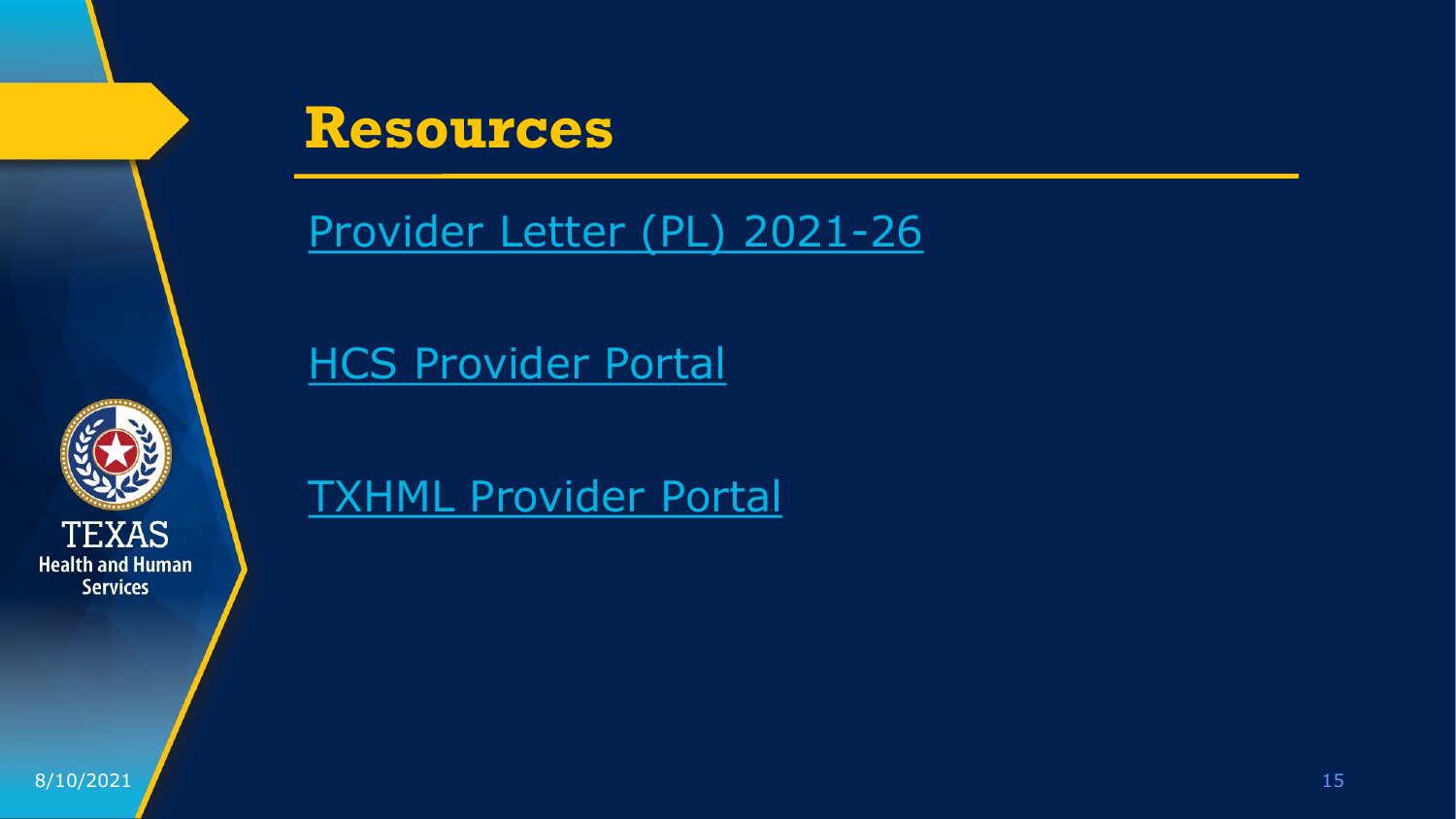

TEXAS<br>Health and Human<br>Services

# **Questions**